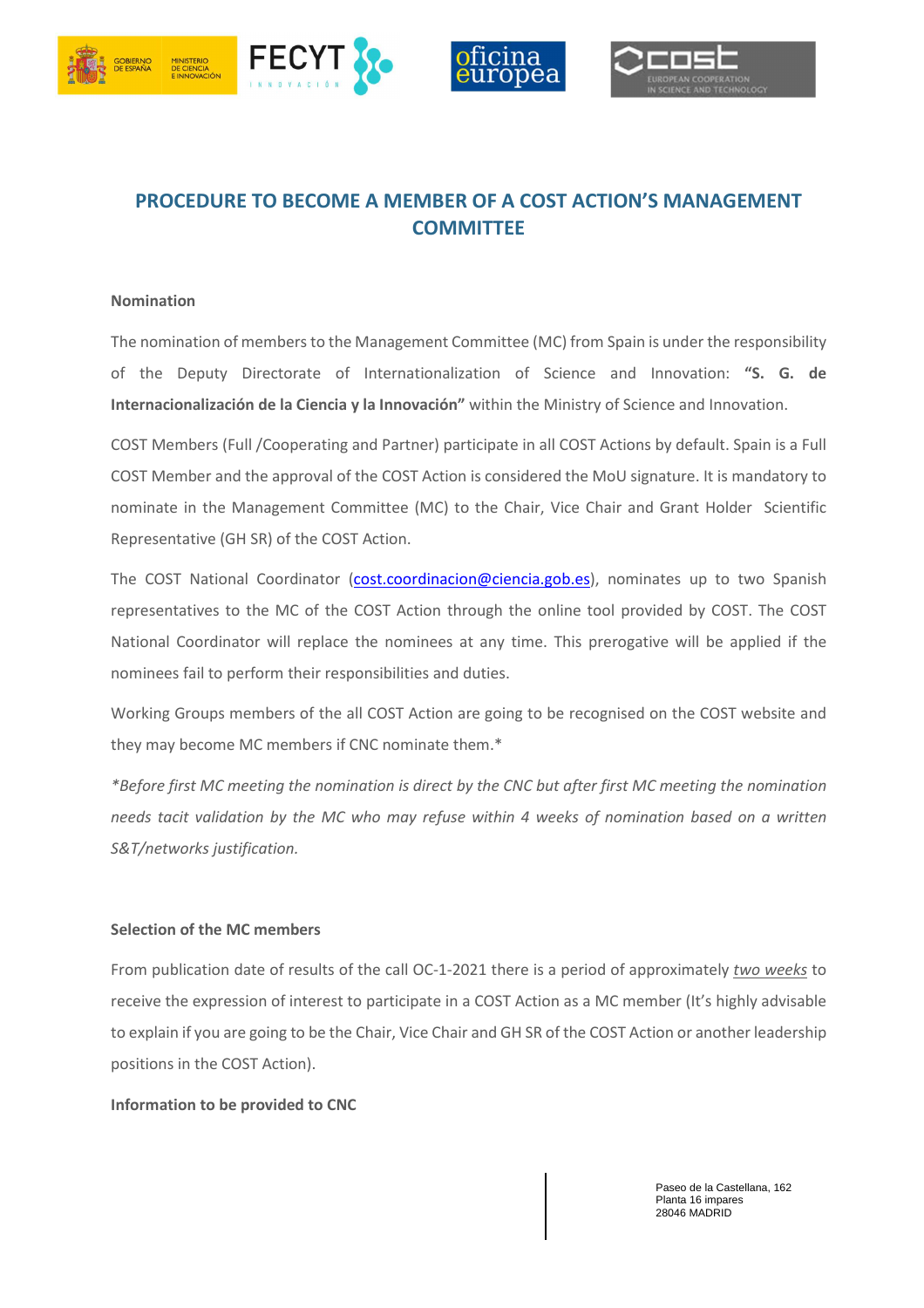





Within the *two weeks* period after the COST Actions approval or anytime afterwards, applicants interested to participate in a COST Action must provide the following information:

1. A letter of intent (LoI) explaining the reasons for his/her interest, how his/her activity or research will contribute to the Action's objectives and the participation in the COST Action will contribute to his/her own professional career.

2. A short CV (between 5 to 10 lines).

3. Specific information regarding COST and the Action: If (s)he has been involved in the preparation of the proposal of the Action, if (s)he has any previous relation to any of the network members and which, if (s)he has any previous experience with COST activities and which ones.

Criteria applied for the selection of the among interested candidates to be members of the Management Committee, in priority order:

i. The degree of participation in the preparation of the COST Action proposal

ii. The motivations presented in the letter of intent as well as the appropriateness of his/her CV to the COST Action's objectives and Memorandum of Understanding.

iii. Spain will balance in the nomination of the 2 MC representative members that at least one will be young and/or female applicant if fulfils the criteria ii.

If possible the 2 MC members nominated would have a complementary experience, would work in different institutions, center or cities in order to strengthen the networks in Spain.

iv. Availability to travel, experience in international meetings and experience in COST Activities.

 *MC substitutes The role of a MC substitute doesn't exist anymore. The substitution of MC member for a specific event or period will do the MC member who will inform to the CNC and Action Chair.* 

## **Responsabilities and duties of MC members**

It will be mandatory that an open communication channel will be established between MC members and Working Groups members with sharing of all information from the Action. Information must also be